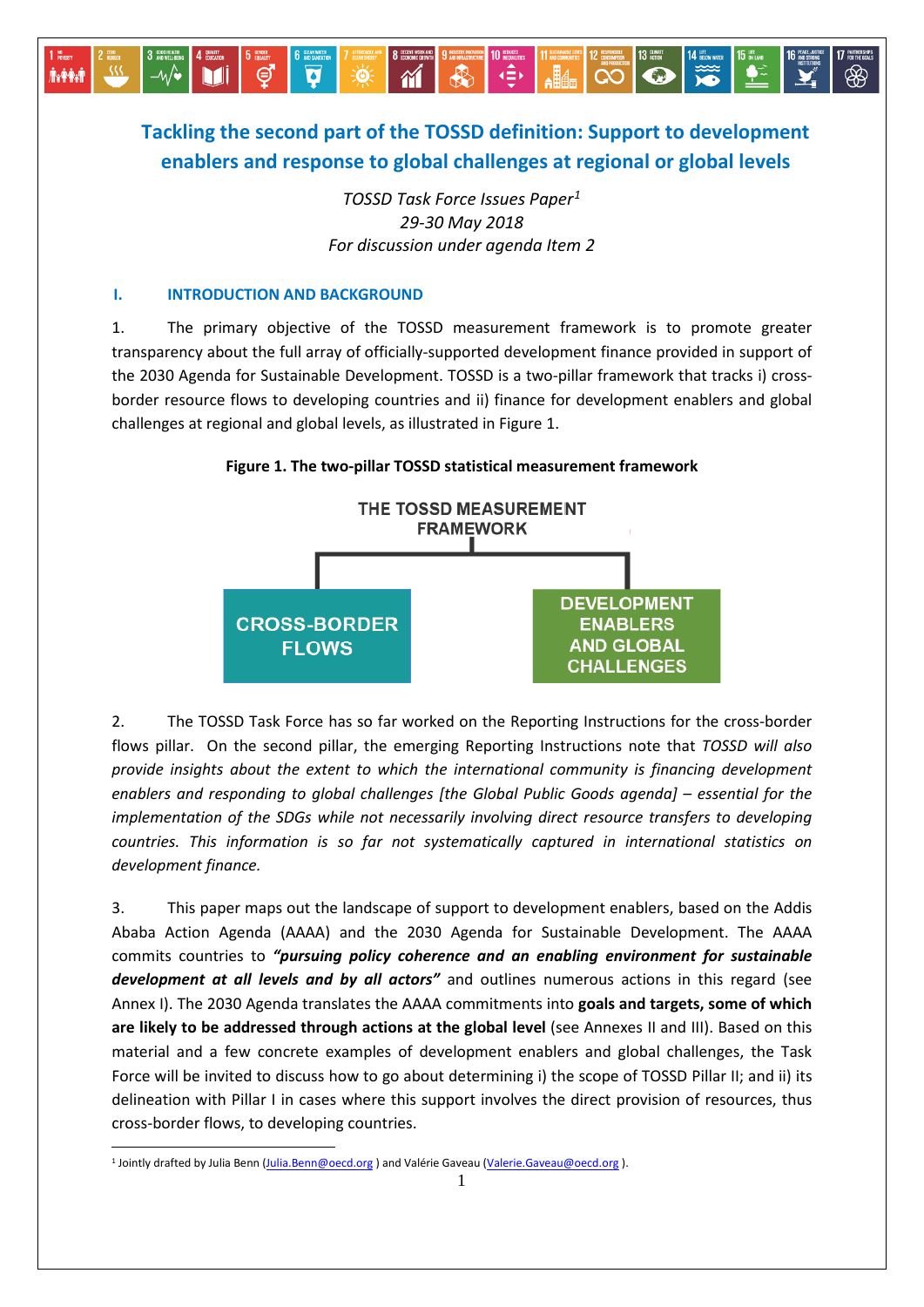## **II. WHAT ARE THE DEVELOPMENT ENABLERS AND GLOBAL CHALLENGES TO CONSIDER UNDER TOSSD?**

4. Taking as a starting point the AAAA, we can identify three broad "action areas" focused on enabling environment for sustainable development: **"international trade as an engine for development"**, **"systemic issues"** and **"science, technology, innovation and capacity-building"**. Each specifies a number of actions which will benefit all countries of the world, such as equitable multilateral trading system, global financial and macroeconomic stability, or research and development of vaccines and medicines.

5. The 2030 Agenda also clearly includes goals and targets that require global actions. For example, the challenges related to combatting climate change (SDG 13) or the conservation of oceans, seas and marine resources for sustainable development (SDG 14) cannot be addressed by any country alone.

6. **The implementation of the AAAA and the 2030 Agenda thus entails provision of resources in form of investments in global public goods.[2](#page-1-0)** (For clarification on terminology, see Box 1.)

#### **Box 1. Terminology - development enablers and global public goods**

#### **Development enablers**

Development enablers are the **drivers of development** or the **means to achieve development goals**. For example, equitable international trade can enable countries to achieve food security or generate decent employment opportunities for the poor. One of the key aspects of the first report from the UN system on the Post-2015 Development Agenda – Realizing the Future We Want for All – was *"the inclusion of a core set of 'development enablers', which are intended to support progress towards four key dimensions of development: environmental sustainability, peace and security, inclusive social development and inclusive economic development".* The report noted that *"the emphasis on enablers was to address one of the perceived weaknesses of the MDG framework, which was silent on the means to achieve the goals".*

#### **Global public goods**

<u>.</u>

In standard economic theory, a public good is a good that is **non-rival** (consumption by one person does not diminish its availability for others) and **non-excludable** (no one can be excluded from its benefits whether they paid for it or not). Examples of public goods include peace and security or control of epidemic diseases.

Public goods may be local (e.g., noise control near an airport), regional (water quality in a river basin), national (control of toxic waste), multinational (control of acid rains) or global (curbing climate change).

According to the influential work published by UNDP<sup>[3](#page-1-1)</sup>, global public goods are goods whose characteristics of publicness (non-rivalry in consumption and non-excludability of benefits) **extend to more than one set of countries or more than one geographic region** and that do not discriminate against any population groups or generations (present and future).

<span id="page-1-0"></span><sup>&</sup>lt;sup>2</sup> Some global challenges will typically be addressed through direct support to developing countries and are thus not the focus of this paper. For example, many actions to eradicate poverty (SDG 1), presented in the 2030 Agenda as the "greatest global challenge and an indispensable requirement for sustainable development", will be recorded under Pillar I on cross-border flows.

<span id="page-1-1"></span><sup>&</sup>lt;sup>3</sup> Kaul, Inge; Grunberg, Isabelle; and Stern, Marc A. Global Public Goods: International Cooperation in the 21st Century- New York, Oxford University Press for UNDP, 1999.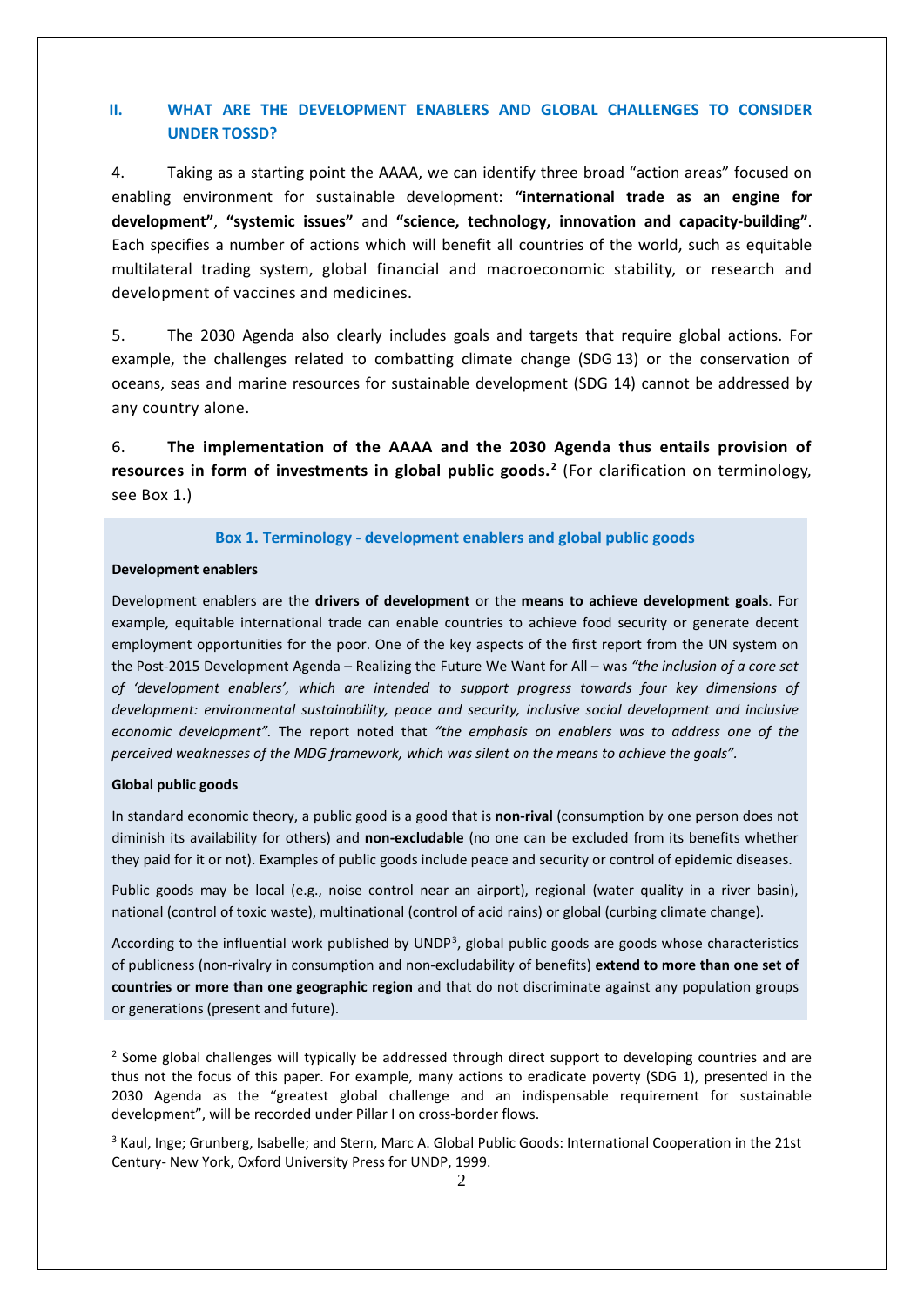## *Support in form of contributions to international and regional organisations and programmes*

7. In practice, support for the development enablers and global challenges will often take the form of contributions to international and regional organisations and programmes (e.g. World Trade Organisation, International Monetary Fund, Convention on Biological Diversity). The activities carried out by the organisations, in turn, vary from **normative, research and analytical work to facilitation of international co-operation, knowledge-sharing and data-sharing via regional, interregional or global forums**. Normative work is generally understood to refer to the development of norms, standards and regulations, negotiation of international legal instruments (e.g. conventions and protocols) and monitoring their implementation. Research and analytical work on various aspects of sustainable development undertaken by the institutions is usually disseminated as a global public good. TOSSD Pillar II will give visibility to such global contributions not recorded in any statistical measure so far<sup>[4](#page-2-0)</sup>.

8. Linked to their normative, research and analytical work, organisations typically run a **technical co-operation programme to support the implementation of the norms and share knowledge in their member states.** These operational programmes, primarily targeted to developing countries, are cross-border resource flows and should thus be recorded under Pillar I.

9. Box 2 provides an example of a programme addressing a sustainable development issue at a global level. The research, monitoring and standard-setting aspects of this programme on fossil-fuel subsidy reform are good examples of contributions to a global public good – climate – that could be considered for eligibility under TOSSD. Other examples are given in the paper on the work of standard-setting international and regional organisations for discussion under agenda item 4.

## **Box 2. Example of contribution to a global public good: OECD support to phase out fossil-fuel subsidies**

The OECD is launching a new work programme to support phasing out of fossil-fuel subsidies in line with the SDG target 12.c *"Rationalize inefficient fossil-fuel subsidies that encourage wasteful consumption by removing market distortions, in accordance with national circumstances, including by restructuring taxation and phasing out those harmful subsidies, where they exist, to reflect their environmental impacts, taking fully into account the specific needs and conditions of developing countries and minimizing the possible adverse impacts on their development in a manner that protects the poor and the affected communities".*

The programme will encompass activities of various types: **i) research**: developing a theoretical framework to assess the distortedness of fossil-fuel subsidies, **ii) monitoring**: monitoring progress towards phasing out the most distortive subsidies and measuring impact on industrial sectors; **iii) standard-setting**: developing guidelines and good practices for fossil-fuel subsidy reform; **iv) operational**: develop country-specific subsidy packages for implementing reform.

<u>.</u>

<span id="page-2-0"></span><sup>4</sup> Standard-setting and many global programmes are excluded from ODA. See the methodology for the DAC List of ODA-eligible international organisations where this is explained: [http://www.oecd.org/dac/financing](http://www.oecd.org/dac/financing-sustainable-development/development-finance-standards/DAC%20list%20of%20ODA-eligible%20international%20organisations%20-%20May%202016.pdf)[sustainable-development/development-finance-standards/DAC%20list%20of%20ODA](http://www.oecd.org/dac/financing-sustainable-development/development-finance-standards/DAC%20list%20of%20ODA-eligible%20international%20organisations%20-%20May%202016.pdf)[eligible%20international%20organisations%20-%20May%202016.pdf](http://www.oecd.org/dac/financing-sustainable-development/development-finance-standards/DAC%20list%20of%20ODA-eligible%20international%20organisations%20-%20May%202016.pdf) .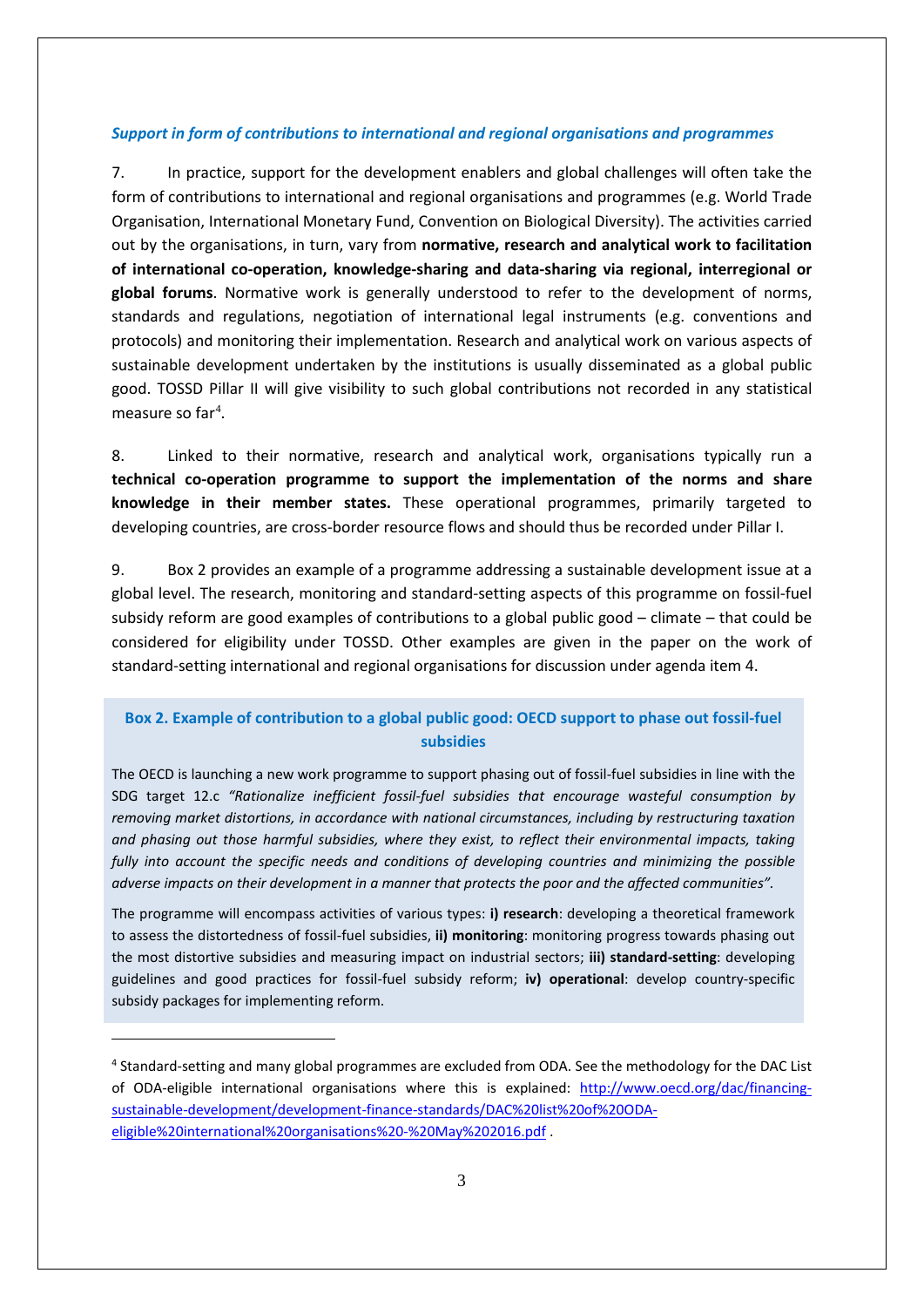Today, most of support for this programme does not get recorded in statistics on development finance. Only OECD operational work with selected developing countries to develop subsidy reform packages (activity iv) counts as ODA. The remaining activities – research, monitoring and standard-setting – are global in nature and also benefit developed countries, they do not entail transfer of knowledge to developing countries either and they are therefore not included in ODA. While they are necessary pre-requisites for conducting the operational activity in developing countries, this is not a sufficient justification for counting them, even pro-rata, in ODA (the ODA definition requires the activity to have the "promotion of the economic development and welfare of developing countries" as its main objective).

#### *Support in form of contributions to scientific research institutes*

10. Another typical form of support to address global challenges is contributions to various types of institutions of scientific research (public and private, national and international). For example, the International Development Research Centre (IDRC) of Canada has a mandate to invest in knowledge, innovation and solutions to improve lives and livelihoods in the developing world. IDRC supports networking and knowledge sharing between scientific, academic and development communities in Canada and developing countries. Collaboration with local research institutions and funding partners not only advances global security and prosperity but ultimately reduces dependence on aid. Another example could be general research on infectious diseases carried out in specialised institutes and organisations, e.g. the Institut Pasteur of France or the Institute of Tropical Medicine of Belgium. This type of research is a global public good for controlling diseases that easily cross borders.

#### *Support in form of bilateral projects*

11. Countries' support for development enablers and global challenges also includes bilateral activities. Examples can be found in fields such as climate change mitigation or the work to conserve and sustainably use biodiversity. Provider countries undertake many projects to conserve wild species or preserve ecosystems at the country level but the ultimate objective of these activities is global environmental sustainability.

12. The 2030 Agenda indicates that "There can be no sustainable development without peace and no peace without sustainable development." It is a good example of a development enabler that can be supported through various activities, including bilaterally, e.g. by criminal justice capacity building to combat terrorism. (See other examples in the paper for discussion under agenda item 3.).

#### **Issues for discussion**

- **Do Task Force members agree with the above mapping of support to development enablers and global challenges? Should other types of support be considered?**
- **Do the draft list of AAAA action areas and examples of SDG targets likely to be addressed through global actions (Annexes I and III respectively) form a good basis for defining the scope of TOSSD Pillar II? What should be removed/added?**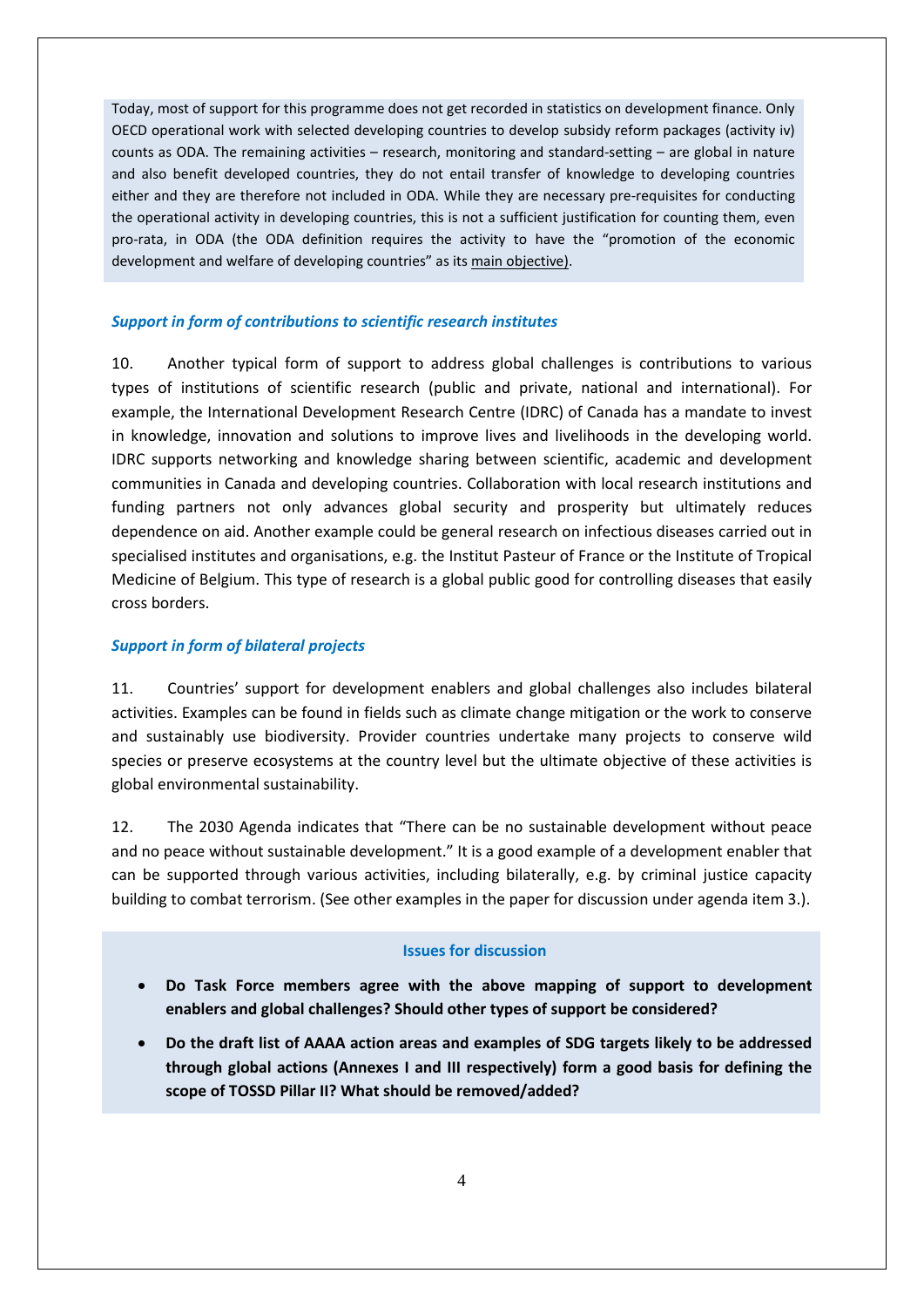## **III. ELIGIBILITY CRITERIA FOR PILLAR II**

13. Eligibility under TOSSD Pillar II should be determined on the same basis as for Pillar I, applying the same criterion for sustainable development i.e. the activity will need to "directly contribute to at least one of the SDG targets". This direct link to SDG targets will help ensure straightforward operationalisation of reporting under Pillar II.

14. The second major eligibility criterion – the list of TOSSD-eligible countries – raises a specific issue in the context of Pillar II. Indeed, while the 2030 Agenda is global in nature, it still very much focuses on the specific problems of developing countries, and of different sub-groups such as least developed countries, small island developing states, etc.<sup>[5](#page-4-0)</sup> It could be argued that the Pillar II of TOSSD, like Pillar I, should also keep a clear focus on developing countries or TOSSD-eligible countries. Otherwise, we could end up counting under Pillar II activities such as clean energy projects in industrialised countries that will indeed positively contribute to climate change mitigation worldwide but will have no impact, even indirectly, on the economic development of developing countries. On the other hand, if we exclude these types of activities, there may be less incentives for financing SDGs with global environmental concerns such as the ones to reduce pollution in the ocean or overfishing, or to protect biodiversity (SDGs 7, 13, 14, 15).

15. It could also be open to discussion whether certain costs in provider countries, that would by definition be excluded from Pillar I, could be included under Pillar II for the reason that they respond to identified global challenges. In-donor refugee costs could be linked to the global challenge of migration. Imputed student costs and scholarships contribute to education, a clear development enabler. Administrative costs of agencies mandated to support sustainable development could be seen as support for the sustainable development agenda as a whole.

## **Issues for discussion**

- **What is your view on maintaining a focus on developing countries in Pillar II? How can this focus be operationalised?**
- **In the case of global organisations, should TOSSD only account for the share benefiting TOSSD recipient countries?**
- **How to draw a line between global contributions included in and those excluded from TOSSD that is universally valid, simple to apply and understand?**

#### **IV. DELINEATION BETWEEN PILLAR I AND PILLAR II**

16. As illustrated with the examples above, some contributions to development enablers and to address global challenges are cross-border while others are of a standard-setting nature or in the form of "global programmes" and do not entail resource transfers to developing countries. There is a

<span id="page-4-0"></span> <sup>5</sup> See for example the references to *"on the basis of common interest and mutual benefit, focusing on the needs of developing countries"* or *"in particular those that disproportionately impact developing countries"* in the draft list in Annex I.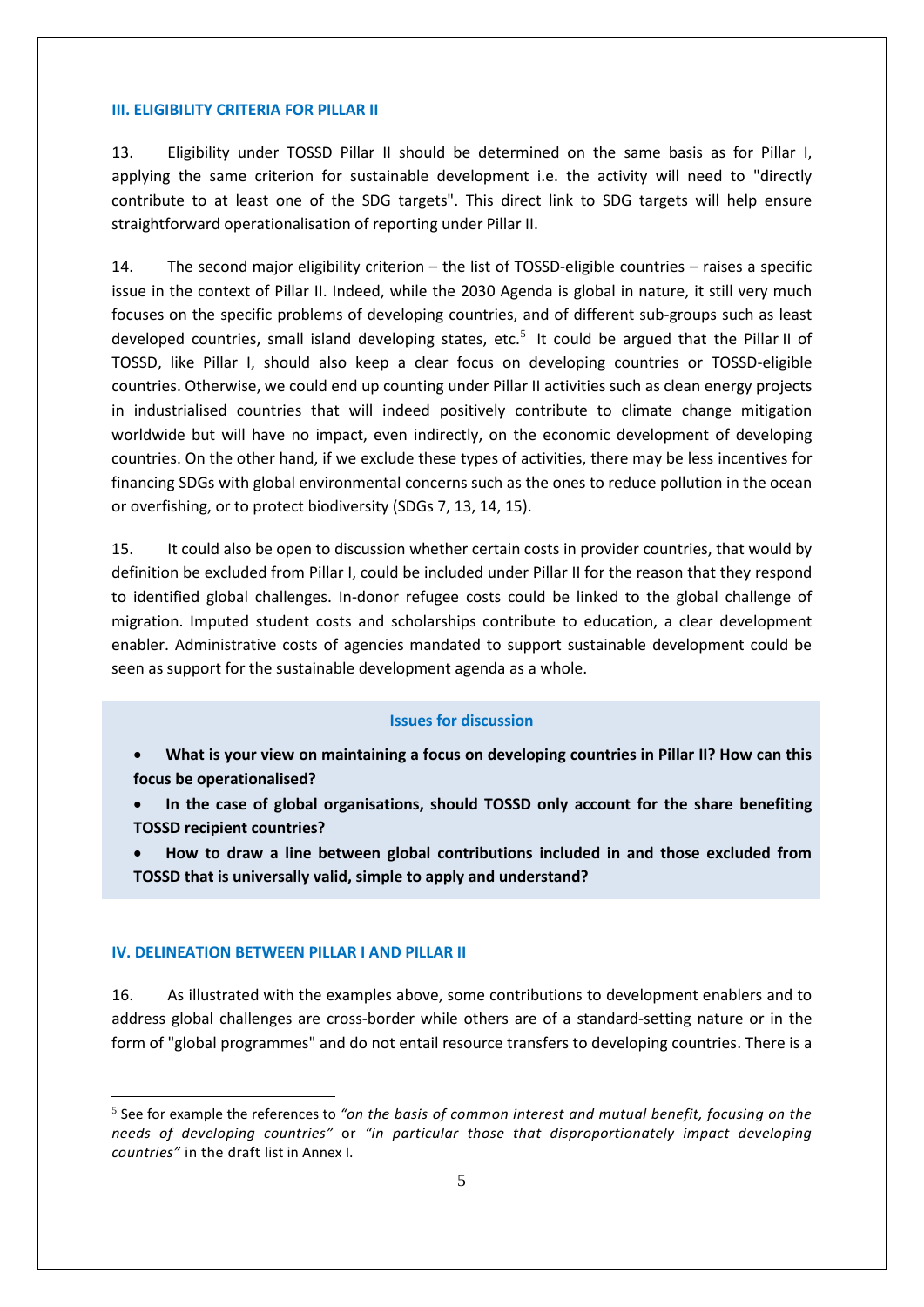need to develop a few principles to keep the boundary between Pillars I and II clear and the related narrative straightforward to communicate and apply. Possible principles include:

- *The development of world-wide norms and standards that support sustainable development falls under Pillar II while assistance to developing countries in implementing these norms, if separately identifiable, falls under Pillar I.*
- *Research falls under Pillar II.*

Research activities, even if they take place in developing countries, will not necessarily provide any direct benefits to the countries concerned, but will indirectly provide benefits to many (possibly all) countries. Research could therefore systematically be included in Pillar II.

• *Environmental projects carried out in TOSSD recipient countries fall under Pillar I.* 

In these cases, the location of the project does not indicate the extent to which the country benefits from the project although some aspects – e.g. technical assistance, enhancement of institutional capacities – could perhaps be singled out as benefiting the host country. Indirect benefits include e.g. the reduction of greenhouse gas emissions, cleaner water, reduction of ozone layer depletion, conservation of biodiversity etc., which will result in welfare gains for developing countries as well as developed countries. Quantification of direct and indirect benefits would be methodologically difficult and impractical, and it would therefore be necessary to decide whether these types of activities should fall under Pillar I or Pillar II.

## **Issues for discussion**

- **Do Task Force members have comments on the above possible principles? What are their views on the treatment of environmental projects?**
- **What additional principles could be considered to maintain a clear delineation between Pillars I and II?**

## **V. OTHER GENERAL QUESTIONS RELATING TO TOSSD PILLAR II**

17. Following the logic of Pillar I, Pillar II should ideally record the activities undertaken by bilateral providers and multilateral and regional organisations in support of development enablers and global challenges (rather than providers' contributions to the organisations). There may be a feasibility issue in trying to capture, from the start, activities from all organisations; there could be a temporary alternative of counting in Pillar II the contributions by providers to these organisations.

18. It will be necessary to review the TOSSD reporting form to see whether all fields are relevant for Pillar II and whether some fields may need to be added (e.g. to make the distinction between Pillar I and Pillar II).

#### **Issues for discussion**

• **Do Task Force members have comments on the feasibility and format of reporting on Pillar II?**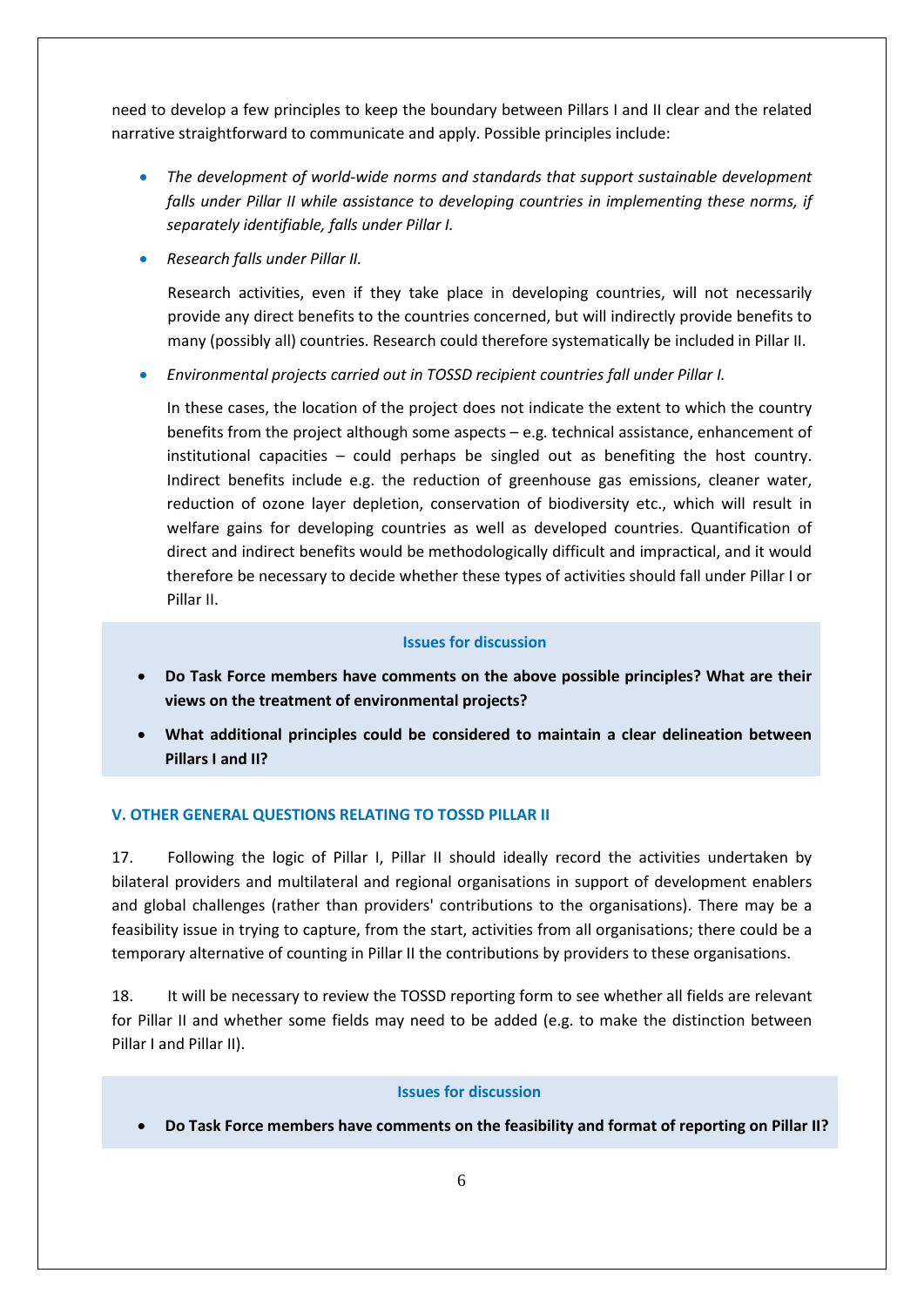## **ANNEX I. ENABLERS OF SUSTAINABLE DEVELOPMENT IN AAAA ACTION AREAS OF "INTERNATIONAL TRADE AS AN ENGINE FOR DEVELOPMENT", "SYSTEMIC ISSUES" AND "SCIENCE, TECHNOLOGY, INNOVATION AND CAPACITY BUILDING"**

## *International trade as an engine for development*

- **Universal, rules-based, open, transparent, predictable, inclusive, non-discriminatory and equitable multilateral trading system** under the World Trade Organisation (WTO), as well as trade liberalisation (AAAA, paragraph 79).
- **Regional economic integration and interconnectivity** to promote inclusive growth and sustainable development; **regional co-operation and regional trade agreements**. (para 87)

#### *Addressing systemic issues*

- **Global economic governance**. (para 103)
- Coherence and consistency of the **international financial and monetary and trading systems** in support of development. (para 103)
- **Economic, social and environmental challenges**, including the loss of **biodiversity**, **natural disasters** and **climate change**; **policy coherence** across all three dimensions of sustainable development. (para 103)
- International coordination and policy coherence to enhance **global financial and macroeconomic stability**. (para 105)
- Basel Committee on Banking Supervision and other main international regulatory standard-setting bodies to continue efforts to **increase the voice of developing countries in norm-setting processes** to ensure that their concerns are taken into consideration.(para 106)
- Maintain a strong and quota-based **IMF**, with adequate resources to fulfil its **systemic responsibilities**. Improve early warning of macroeconomic and financial risks. (para 107)
- Proper functioning of **food commodity markets and their derivatives**. Call for relevant regulatory bodies to adopt measures to facilitate timely, accurate and transparent access to market information in an effort to ensure that commodity markets appropriately reflect underlying demand and supply changes and to help to limit excess volatility of commodity prices. (para 108)
- Co-operate internationally to ensure **safe, orderly and regular migration, with full respect for human rights**. Increase co-operation on access to and portability of earned benefits, enhance the recognition of foreign qualifications, education and skills, lower the costs of recruitment for migrants and combat unscrupulous recruiters, in accordance with national circumstances and legislation. Endeavour to implement effective social communication strategies on the contribution of migrants to sustainable development in all its dimensions, in particular in countries of destination, in order to combat xenophobia, facilitate social integration and protect migrants' human rights through national frameworks.(para 111)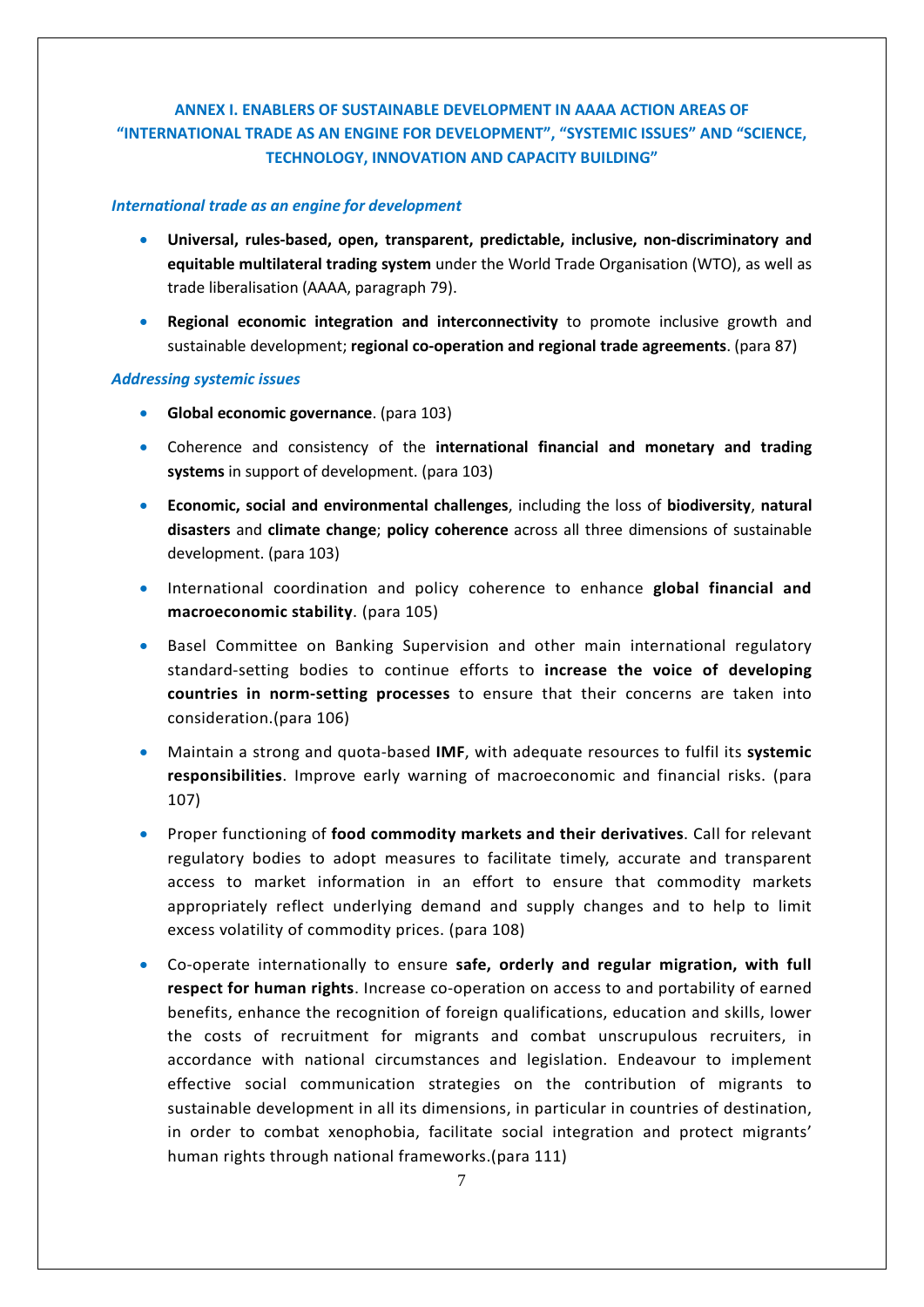• Strengthen regional, national and subnational institutions to **prevent all forms of violence, combat terrorism and crime and end human trafficking and exploitation of persons**, in particular women and children, in accordance with international human rights law. Effectively strengthen national institutions to combat money-laundering, corruption and the financing of terrorism, which have serious implications for economic development and social cohesion. (para 112)

## *Science, technology, innovation and capacity-building*

- Incentivise the **creation of new technologies**, that incentivise research and that support innovation in developing countries. (para 116)
- Importance of an **enabling environment at all levels, including enabling regulatory and governance frameworks, in nurturing science, innovation, the dissemination of technologies, particularly to micro, small and medium-sized enterprises, as well as industrial diversification and value added to commodities**. (para 116)
- Step up international co-operation and collaboration in **science, research, technology and innovation**, including through public-private and multi-stakeholder partnerships, and on the basis of common interest and mutual benefit, focusing on the needs of developing countries and the achievement of the sustainable development goals. (para 120)
- **Research and development of vaccines and medicines, as well as preventive measures and treatments for the communicable and non-communicable diseases**, in particular those that disproportionately impact developing countries. (para 121)
- **Earth observation**, **rural infrastructure**, agricultural research and extension services and technology development. Enhance agricultural productive capacity in developing countries, in particular in least developed countries, for example by developing plant and livestock gene banks. (para 121)
- **Increase scientific knowledge, develop research capacity and transfer marine technology. Improve ocean health and enhance the contribution of marine biodiversity** to the development of developing countries, in particular Small Island Developing States and least developed countries. (para 121)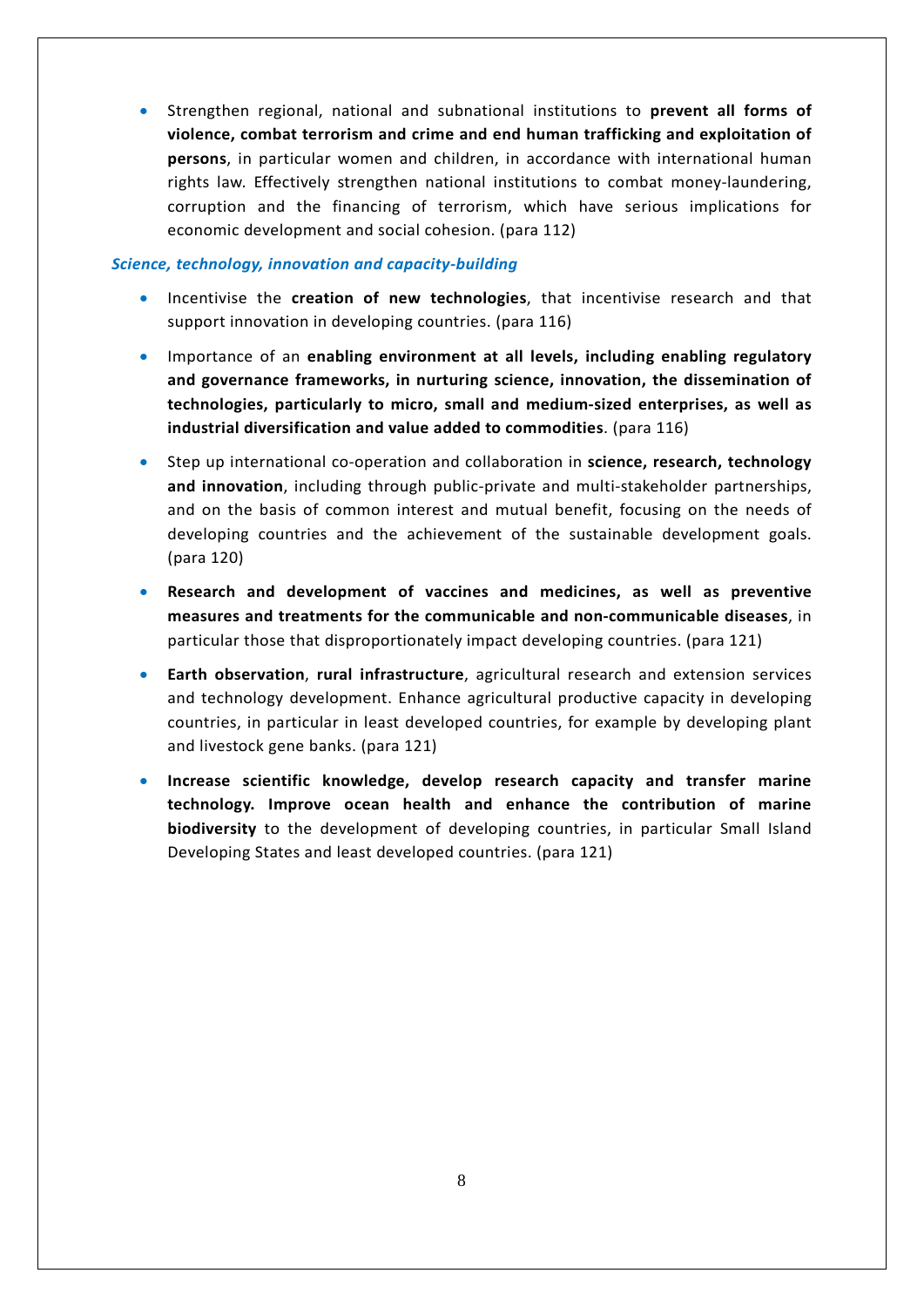## **ANNEX II. SUSTAINABLE DEVELOPMENT GOALS**

Goal 1. End poverty in all its forms everywhere

Goal 2. End hunger, achieve food security and improved nutrition and promote sustainable agriculture

Goal 3. Ensure healthy lives and promote well-being for all at all ages

Goal 4. Ensure inclusive and equitable quality education and promote lifelong learning opportunities for all

Goal 5. Achieve gender equality and empower all women and girls

Goal 6. Ensure availability and sustainable management of water and sanitation for all

Goal 7. Ensure access to affordable, reliable, sustainable and modern energy for all

Goal 8. Promote sustained, inclusive and sustainable economic growth, full and productive employment and decent work for all

Goal 9. Build resilient infrastructure, promote inclusive and sustainable industrialization and foster innovation

Goal 10. Reduce inequality within and among countries

Goal 11. Make cities and human settlements inclusive, safe, resilient and sustainable

Goal 12. Ensure sustainable consumption and production patterns

Goal 13. Take urgent action to combat climate change and its impacts

Goal 14. Conserve and sustainably use the oceans, seas and marine resources for sustainable development

Goal 15. Protect, restore and promote sustainable use of terrestrial ecosystems, sustainably manage forests, combat desertification, and halt and reverse land degradation and halt biodiversity loss

Goal 16. Promote peaceful and inclusive societies for sustainable development, provide access to justice for all and build effective, accountable and inclusive institutions at all levels

Goal 17. Strengthen the means of implementation and revitalize the global partnership for sustainable development